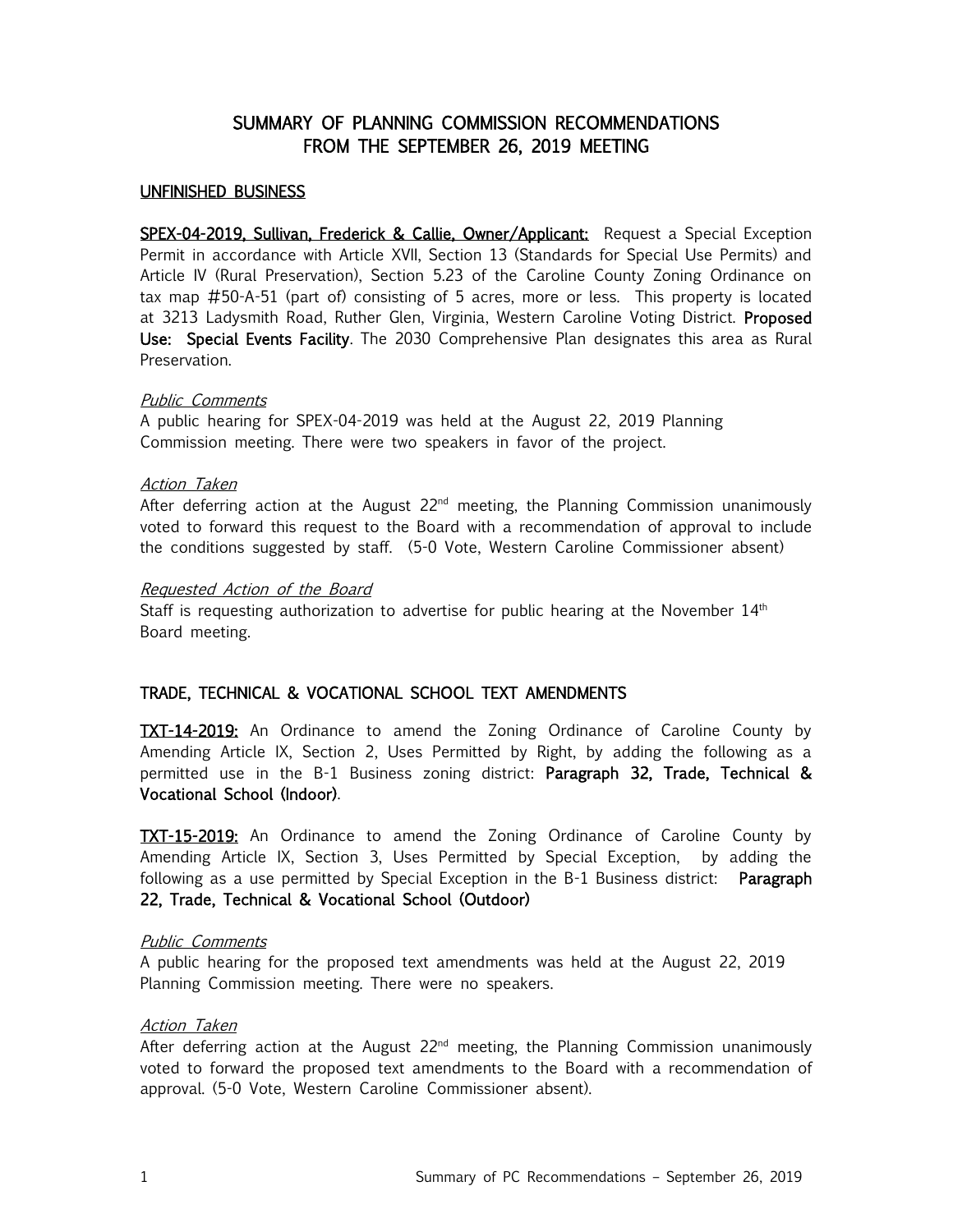#### Requested Action of the Board

Staff is requesting authorization to advertise for public hearing at the November  $14<sup>th</sup>$ Board meeting.

### PUBLIC HEARING

RZ-04-2019 Jordan, Lillian & Others Owner/Applicant: Request a Rezoning from Rural Residential-2 (RR2) to Rural Preservation (RP) to allow family subdivision on tax map #54- A-82B consisting of 8.53 acres, more or less. This property is located at 17228 North Roye Lane, and further identified as 17203 North Roye Lane, Woodford, Mattaponi Voting District. The 2030 Comprehensive Plan designates this property as Rural Preservation.

#### Public Comments

A public hearing for RZ-04-2019 was held at the September 26, 2019 Planning Commission meeting. There were no speakers.

#### Action Taken

At the September  $26<sup>th</sup>$  meeting, the Planning Commission unanimously voted to forward this rezoning to the Board with a recommendation of approval (5-0 Vote, Western Caroline Commissioner absent).

#### Requested Action of the Board

Staff is requesting authorization to advertise for public hearing at the November  $14<sup>th</sup>$ Board meeting.

# MATERIALS RECOVERY FACILITY TEXT AMENDMENTS

**TXT-16-2019:** An Ordinance to amend the Zoning Ordinance of Caroline County by amending Article II, Section 2, Definitions, to add a definition for Materials Recovery Facility.

TXT-17-2019: An Ordinance to amend the Zoning Ordinance of Caroline County by Amending Article X, Section 3, Uses Permitted by Special Exception, by adding the following as a use permitted by Special Exception in the M-1 Industrial zoning district: Paragraph 24, Materials Recovery Facility subject to Development Standards

TXT-18-2019: An Ordinance to Amend the Zoning Ordinance of Caroline County by Amending Article XV, Supplemental Regulations, Section 8 Development Standards by adding Paragraph V to establish Development Standards for a Materials Recovery Facility.

#### Public Comments

A public hearing for the proposed text amendments was held at the August 22, 2019 Planning Commission meeting and again September 26, 2019 after staff made revisions. There were no speakers at either meeting.